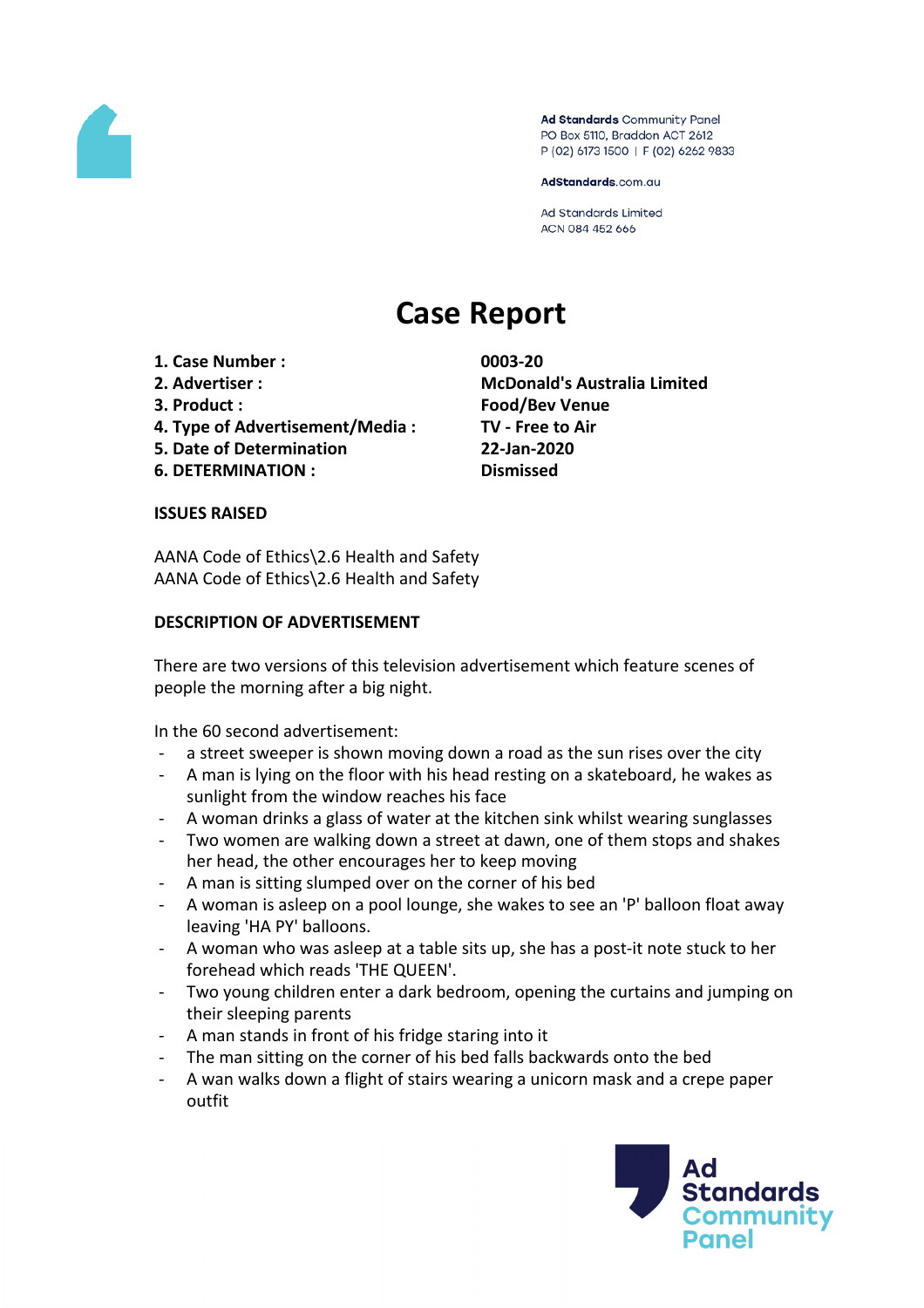

- A man with an eyepatch drawn on his face with texter opens the door to a McDonald's delivery driver who hands him a delivery
- End frame features the words 'Make it McDelivery' and the McDelivery and Uber Eats logo.

The 30 second version features:

- A man is lying on the floor with his head resting on a skateboard, he wakes as sunlight from the window reaches his face
- A woman drinks a glass of water at the kitchen sink whilst wearing sunglasses
- Two women are walking down a street at dawn, one of them stops and shakes her head, the other encourages her to keep moving
- A man is asleep half off his bed
- A woman who was asleep at a table sits up, she has a post-it note stuck to her forehead which reads 'THE QUEEN'.
- Two young children enter a dark bedroom, opening the curtains and jumping on their sleeping parents
- A man with an eyepatch drawn on his face with texter opens the door to a McDonald's delivery driver who hands him a delivery
- End frame features the words 'Make it McDelivery' and the McDelivery and Uber Eats logo.

### **THE COMPLAINT**

A sample of comments which the complainant/s made regarding this advertisement included the following:

### *It condones drinking excessively*

*The ad promotes heavy drinking / drug use . Suggests it's ok because uber eats will deliver mcdonalds to make you feel better after a big night of partying.*

*I believe this add normalises excessive alcohol consumption and says it is all "fixed" by having some fast food and "safe" because it has been delivered.*

### **THE ADVERTISER'S RESPONSE**

Comments which the advertiser made in response to the complainant/s regarding this advertisement include the following:

*Thank you for requesting a response to complaint number 003-20 (Complaint).*

*The Complaint refers to Free to Air advertisement for McDelivery which aired from 26 December 2019 to 2 January 2020 (Advertisement). The Complaint is made under section 2.6 of the AANA Code of Ethics (AANA Code) and alleges that the Advertisement is promoting material contrary to prevailing community standards on health and safety.*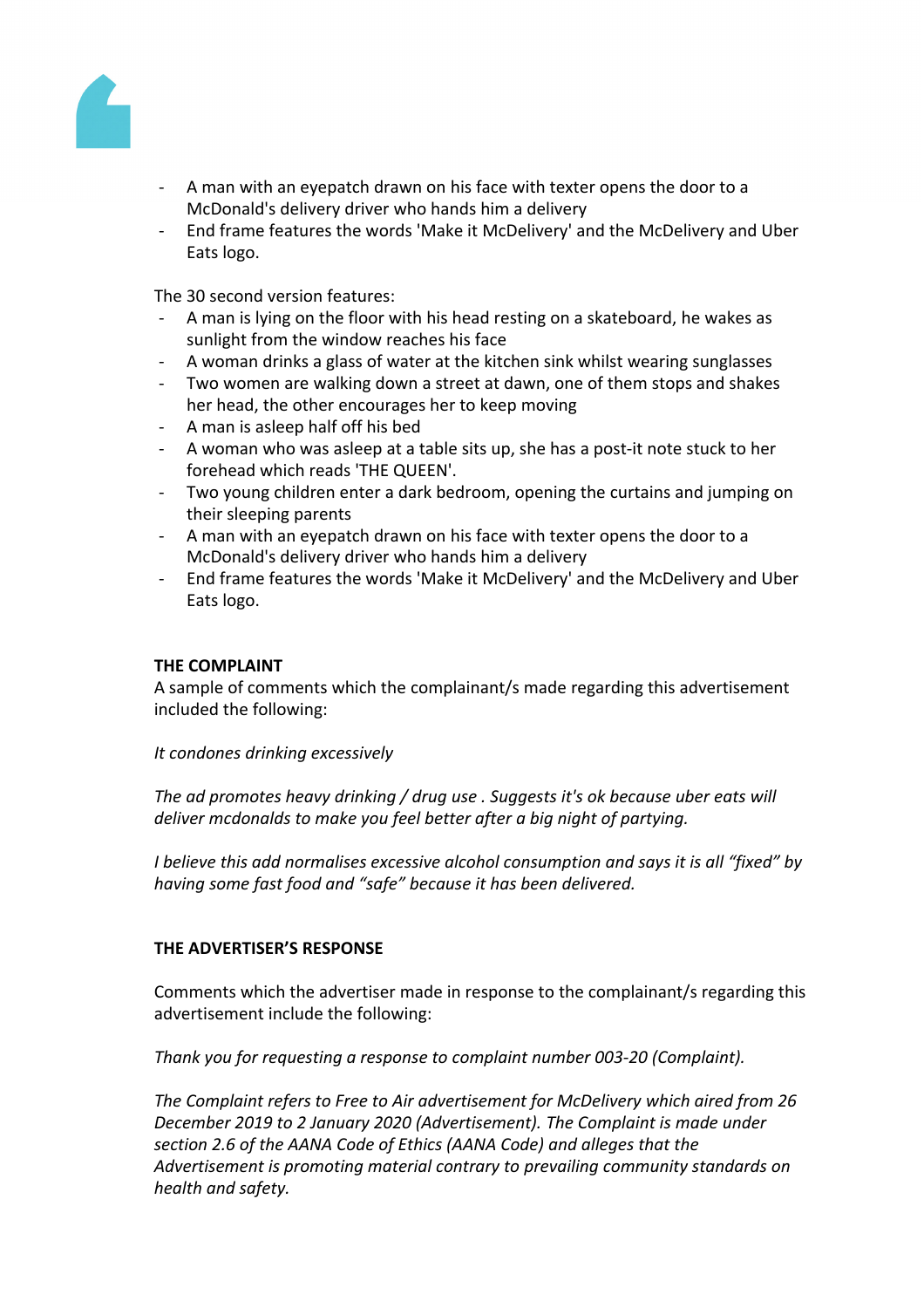

*The Advertisement does not breach the AANA Code as it does not promote any unsafe behaviours. Contrary to the complaints raised, there is no depiction, mention or reference to alcohol or drug consumption in the Advertisement. Accordingly, there is no promotion of its use. The purpose of this Advertisement is to advertise the option of ordering McDonald's products through Uber Eats for the convenience of home delivery. The Advertisement simply shows multiple persons each waking up tired from what appears to be an entertaining night of celebrations for each of them, hence, the perfect situation to order McDonald's food for home delivery. These people may either be sober or hungover with that assessment to be made by the audience of the Advertisement.*

*McDonald's understands that humour is subjective and submits that the most reasonable members of the community would understand the sympathetic humour of the Advertisement and recognise that the Advertisement is not condoning or encouraging excessive alcohol consumption or drug use for that matter.*

*Accordingly, the Advertisement complies with the AANA Code and the Complaint should be dismissed. We have considered other matters under section 2 of the AANA Code of Ethics and submit that the Advertisement does not breach any of the other matters covered by that section or by any of the other applicable codes.*

### **THE DETERMINATION**

The Ad Standards Community Panel (Panel) considered whether this advertisement breaches Section 2 of the AANA Code of Ethics (the Code).

The Panel noted the complainants' concern that the advertisement promotes excess drinking.

The Panel viewed the advertisement and noted the advertiser's response.

The Panel considered whether the advertisement complied with Section 2.6 of the Code. Section 2.6 of the Code states: "Advertising or Marketing Communications shall not depict material contrary to Prevailing Community Standards on health and safety".

The Panel noted the advertiser's response that the advertisement does not depict, mention or reference alcohol or drug consumption and that there is no promotion of their use.

The Panel considered that whilst both versions of the advertisement depict people waking up in the aftermath of party situation, there are no alcohol bottles or paraphernalia depicted in any of the scenes.